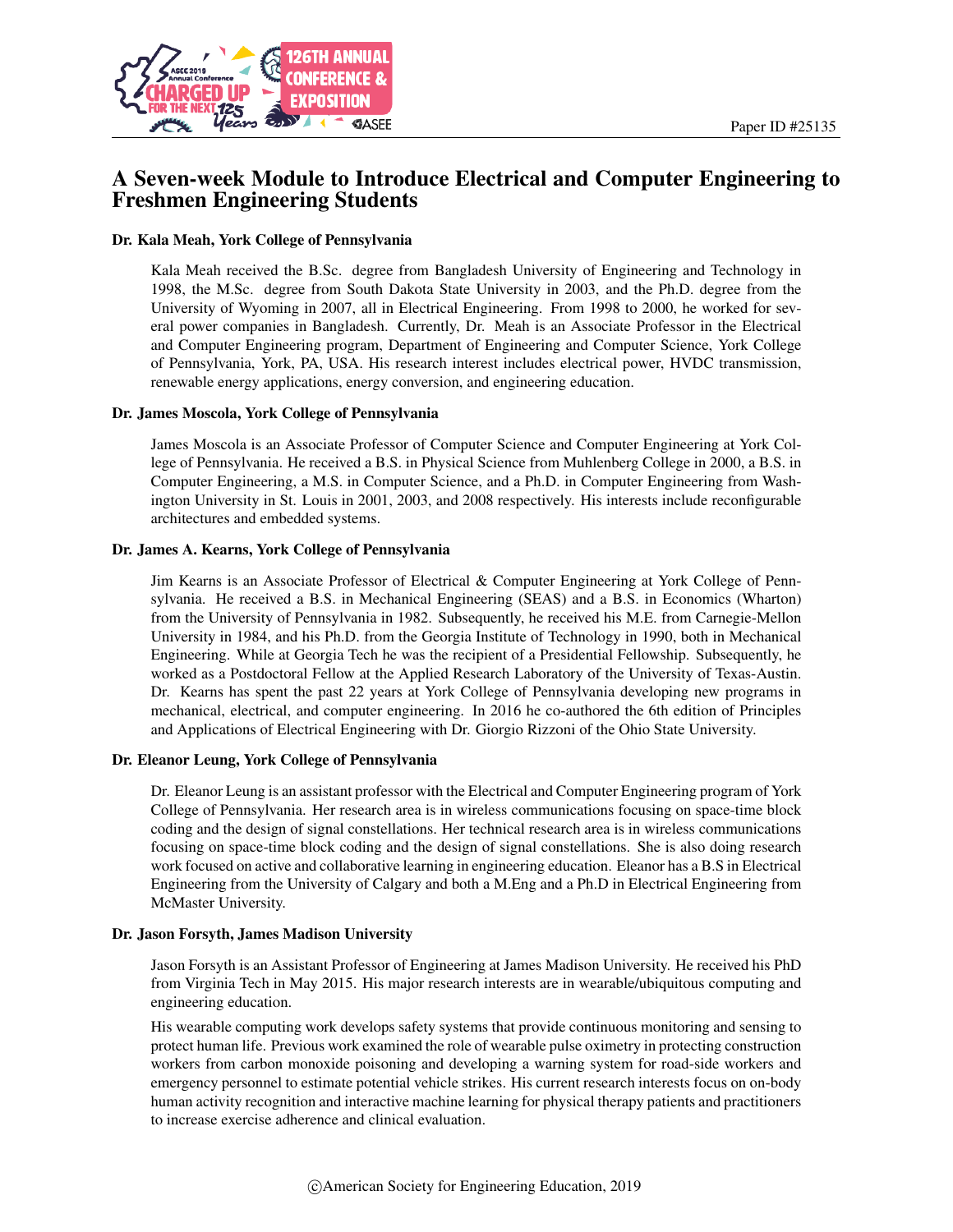# A Seven-week Module to Introduce Electrical and Computer Engineering to Freshmen Engineering Students

### Abstract

This complete evidence-based practice paper details a seven-week module used to introduce first-semester engineering students to the fields of electrical and computer engineering. The module engages the students in a guided design process using a custom robotic platform, the Ebot, that students incrementally build and enhance each week. Initially, students build an Ebot that they can manually drive forward and backward. By the end of the module, students create an autonomous line following robot. Throughout the process, students are asked to reflect upon how they could improve upon the previous week's design. As part of this process students are introduced to various electrical/electronic devices, such as a digital multimeter, a DC power supply, SPST and SPDT switches, a phototransistor, DC motors and a microcontroller. However, the primary goals of the module are to introduce students to aspects of electrical and computer engineering and engineering methodology related to design, and to establish a sense of affiliation and connection between the students, the faculty and the engineering school.

Enrollment in each module is capped at 18 students so that each student can receive significant individual attention and support from the faculty. Each faculty member actively fosters supportive relationships with and between the students and encourages self-confidence through the guided team-based activities. At the conclusion of the most recent offering, students were surveyed. The majority of students surveyed viewed the ECE module favorably: 89% agreed that they had learned a great deal in the ECE module; 78% agreed that the module provided them with an understanding of the electric and computer engineering fields; 91% agreed that the module was fun. The course addresses ABET student outcomes 2, 3, and 5. These outcomes focus on engineering design, communication, and teamwork, respectively.

### **Introduction**

Traditional first-semester engineering curriculum includes basic mathematics, sciences, and liberal arts courses in order to prepare students for rigorous engineering courses. This approach helps highly motivated students who have clear understanding of their field of study. Most high school graduates may have an understanding of the overall engineering field but may not know about a specific field of engineering. A hands-on introduction to each engineering field is necessary in the early stage of the curriculum and the first semester is an ideal place to expose students to various engineering fields and help them to make an informed decision about their future career. To facilitate this idea, engineering programs at York College of Pennsylvania offer a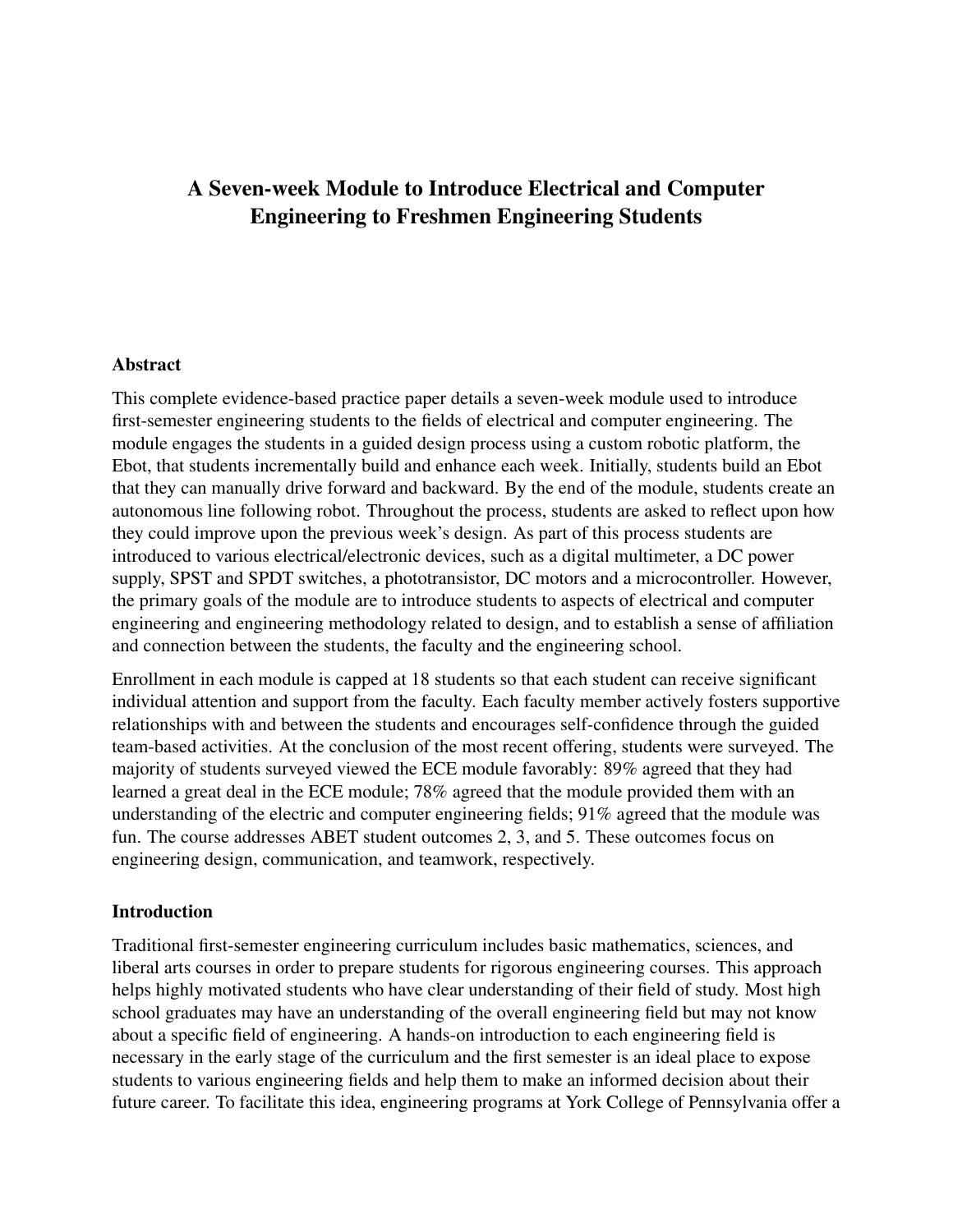common first semester, where all engineering students (and some undeclared students curious about engineering) take a design-based engineering course, Engineering Practices and Design Studio (EPADS), along with other common courses. This design course consists of two modules: an Electrical and Computer Engineering (ECE) module; and a Mechanical and Civil Engineering (MCE) module. Students spend seven weeks working on each module, exploring basic concepts in each discipline. In the MCE module, students work with Computer Aided Design (CAD) tools, basic hand tools, and machine tools in a machine shop. In the ECE module, students develop basic skills working with electrical/electronic devices, sensors, actuators, and programming. The seven-week ECE module is divided into the following units: introduction to electrical terminologies, basic electrical test equipment, testing, and plotting motor data; switches, crimping, and soldering; operational amplifiers and potentiometers; Arduino microcontrollers and basic programming; gate drivers, infrared sensors, and autonomous navigation. To explore these topics, the ECE module utilizes a custom robotic platform, called the Ebot. This platform is equipped with dual onboard power supplies, motors, and a small breadboard. Students use the Ebot platform to build and test a variety of electrical circuits throughout the different units.

This introductory design course emphasizes the following:

- exposing freshmen engineering students to all available engineering fields at York College of Pennsylvania using modules so each can make an informed decision about their future career;
- familiarizing freshman engineering students with what it means to be an engineer and how engineers think;
- developing a sense of teamwork and building student confidence;
- exposing students to the creative art of design early in the engineering curriculum;
- developing basic skills in the use of computers, electronic devices, sensors, CAD, hand tools, and machine tools;
- retaining students who possess the interest and ability to succeed in engineering by providing interesting design projects and fun competitions;
- improving the oral and pictorial communication skills of students.

# Literature Review

ABET criteria for accrediting engineering program requires "a culminating major engineering design experience that 1) incorporates appropriate engineering standards and multiple constraints, and 2) is based on the knowledge and skills acquired in earlier course work." ABET student outcomes place an emphasis on teamwork and effective communication [\[1\]](#page-12-0). An early introduction to these requirements is achieved through this course, as it is a designed-based course for all engineering students in which they work in a team. Project-based curriculum and active learning techniques have been increasingly becoming the common intervention to create excitement and to improve student satisfaction and perception in engineering programs across the nation [\[2,](#page-12-1) [3,](#page-12-2) [4,](#page-12-3) [5\]](#page-12-4). Engineering Curriculum at the University of Nevada, Reno includes two freshmen courses. The first is a combined mechanical, electrical and civil engineering course in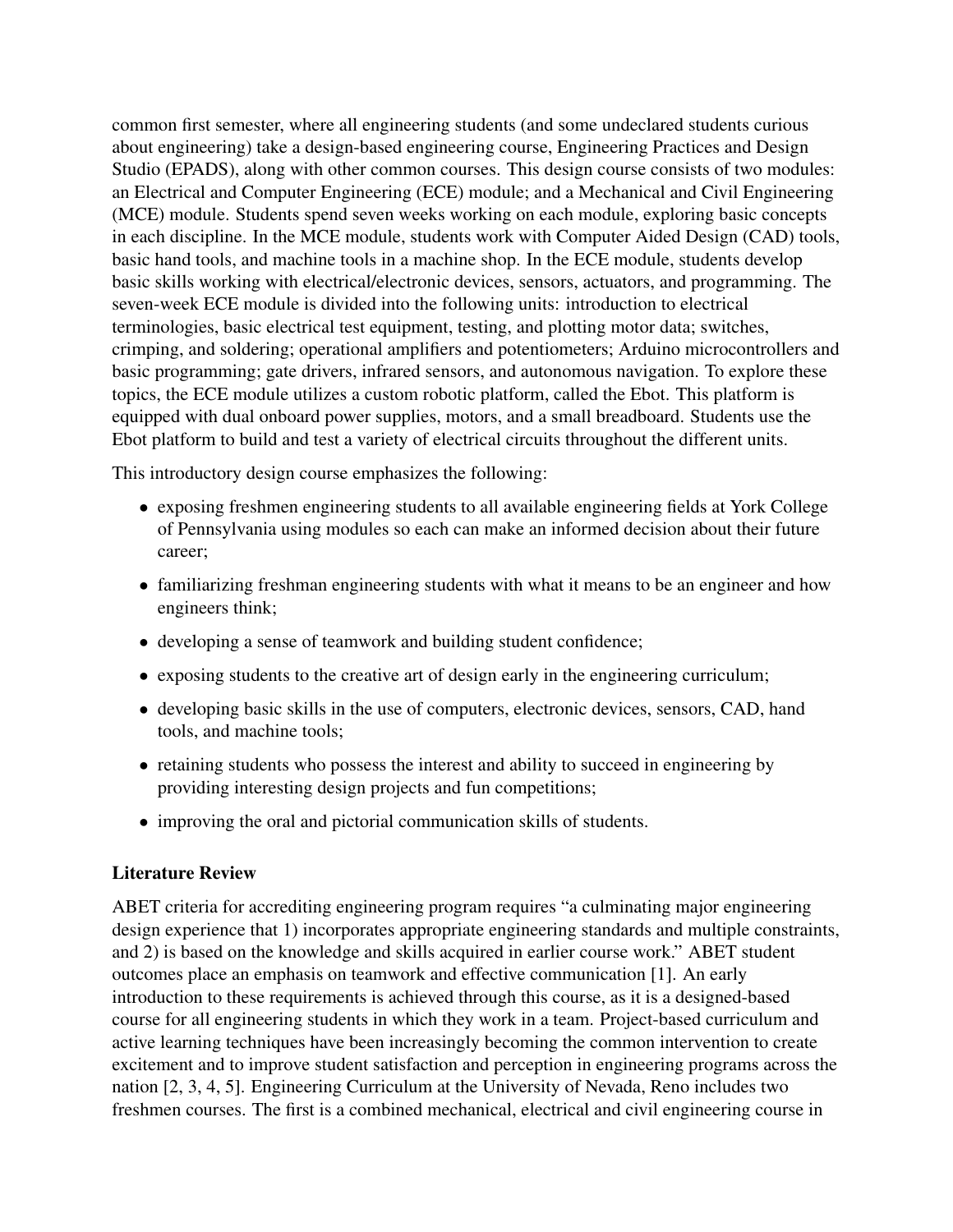which students work on interdisciplinary teams building digital scales. The second course is for mechanical engineering, material science engineering, and computer science students and focuses on structured programming through the use of robotics [\[6\]](#page-12-5). Prendergast and Etkina introduced students to different engineering majors using semi-structured project-based collaborative learning techniques. They reported that the increased engagement resulted in higher student satisfaction and increased retention [\[7\]](#page-12-6). Grand Valley State University engineering curriculum offers a freshmen design course that covers 3D solid modeling design techniques and hands-on experiences in computer-numerically controlled (CNC) milling [\[8\]](#page-12-7). The freshmen engineering design course at York College of Pennsylvania is different from other courses in its category because it uses major specific modules to introduce specific engineering fields such as electrical and computer engineering, mechanical engineering, and civil engineering to all engineering students. School of Engineering at the University of Illinois at Urbana-Champaign developed a course entitled "Engineering Exploration" to increase engineering exposure, to improve retention, and make a connection between the first-year courses and engineering practices. This course provided an opportunity for students to see the dynamic nature of engineering fields along with basic mathematics and science courses. This paper reports that three-year retention increased by 19%; and students reported higher satisfaction with their experiences compared to the students enrolled in a traditionally taught introduction to engineering course [\[9\]](#page-12-8). Rigorous introduction to an engineering field could be overwhelming and challenging for many students and may shy them away from the major. An early project-based course to introduce students to the tools (programming, electronics, lab equipment, CAD, machine shop) and to the breadth of the engineering profession is an effective practice. This type of course can build confidence in students and help them to succeed in this worthwhile endeavor [\[10\]](#page-12-9). The module-based introductory engineering course at York College of Pennsylvania not only serves the above purposes but also focuses on the faculty-student relationship. Full-time faculty primarily teach this course with no more than 20 students in the laboratory to engage students on a personal level. Personal connection and easy access to the faculty is an important element of students' success in academia and this course starts that process very early in the curriculum.

### Course Organization and Weekly Topics

Engineering Practices and Design Studio (EPADS) is a two-credit laboratory based course. This course is available to all engineering students and any students who are interested in engineering. The class meets for two hours on Mondays, Wednesdays, and Fridays. The instructor has the option to make one of the three scheduled days a project day when students can meet as a team to plan project activities. The instructor is available to help students if necessary on the project day. The faculty from civil, computer, electrical and mechanical engineering programs co-teach this course. This course provides an opportunity for the engineering faculty to create the long lasting bond with the freshmen engineering students.

One-half of the semester students work with the faculty from mechanical and civil engineering programs and the other half of the semester they work with the faculty from electrical and computer engineering program. This paper focuses on the electrical and computer engineering (ECE) module of the EPADS course. A robotic platform (Ebot) is the central element of this module. Two students (regardless of their major) work as a team and each team has their own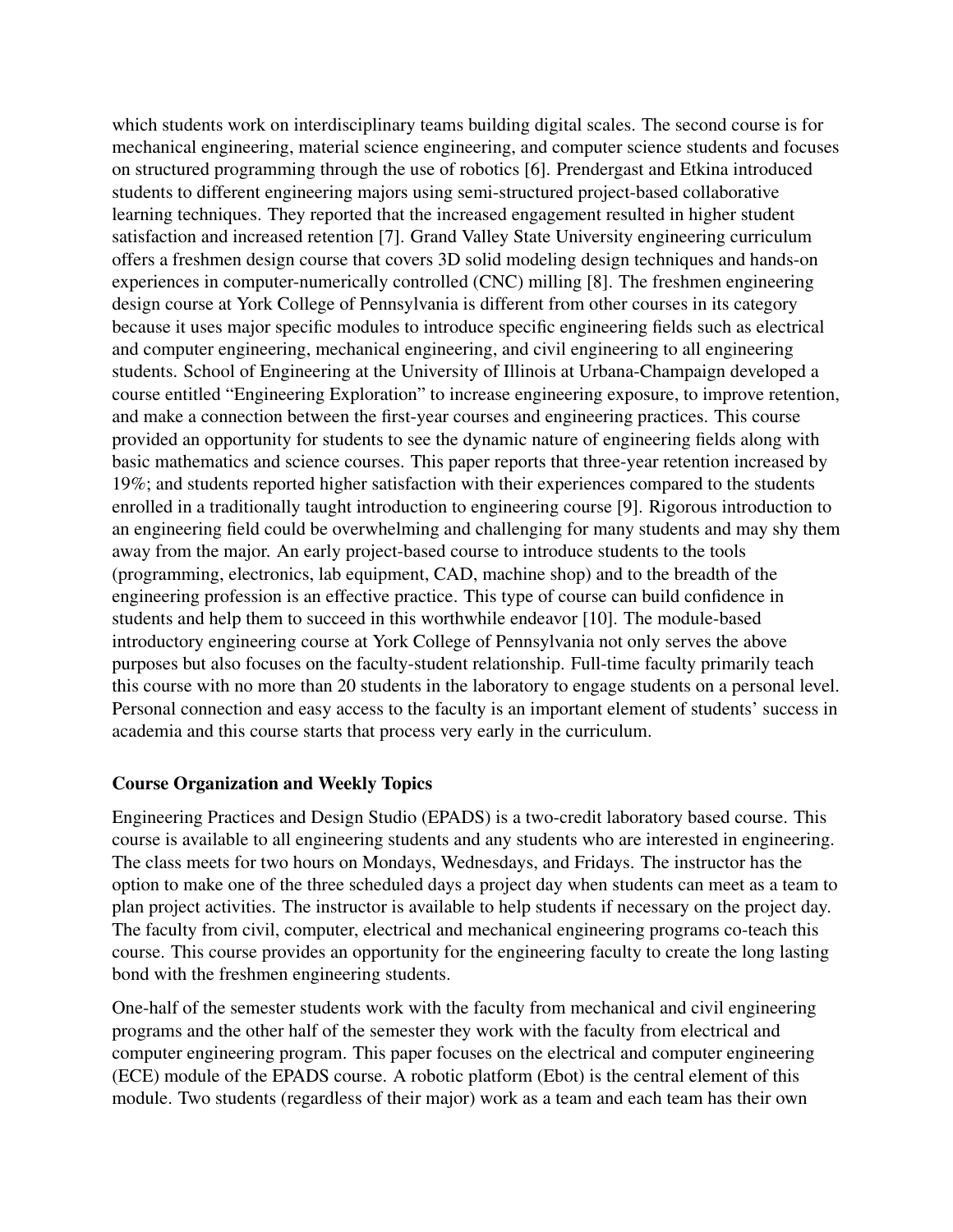

Figure 1: Ebot platform

<span id="page-4-0"></span>Ebot. The Ebot consists of a power board, two DC motor powered wheels, a small breadboard, a terminal block, and two battery holders (AAA). Fig. [1](#page-4-0) shows the Ebot platform. The grading of the ECE module emphasizes active learning and participation: quizzes: 40% of the grade; behavior and activities/participation: 60% of the grade (Are you here? Participating? Cooperating? Does your stuff work?). The robot competition cannot hurt the student's grade, but lack of participation can. A brief week-by-week activity schedule is provided below.

# *Week 1*

During the first week, students are introduced to the electrical and computer engineering (ECE) module, grading criteria, digital multimeters, the Ebot, basic electrical terms, and Microsoft Excel. Students use digital multimeters to measure current through each motor with varying terminal voltages. The concepts of no-load current and stall current are introduced. Students use Microsoft Excel to produce two plots: motor current vs terminal voltage; and power vs voltage. Students also use trend lines and curve fitting on the plots.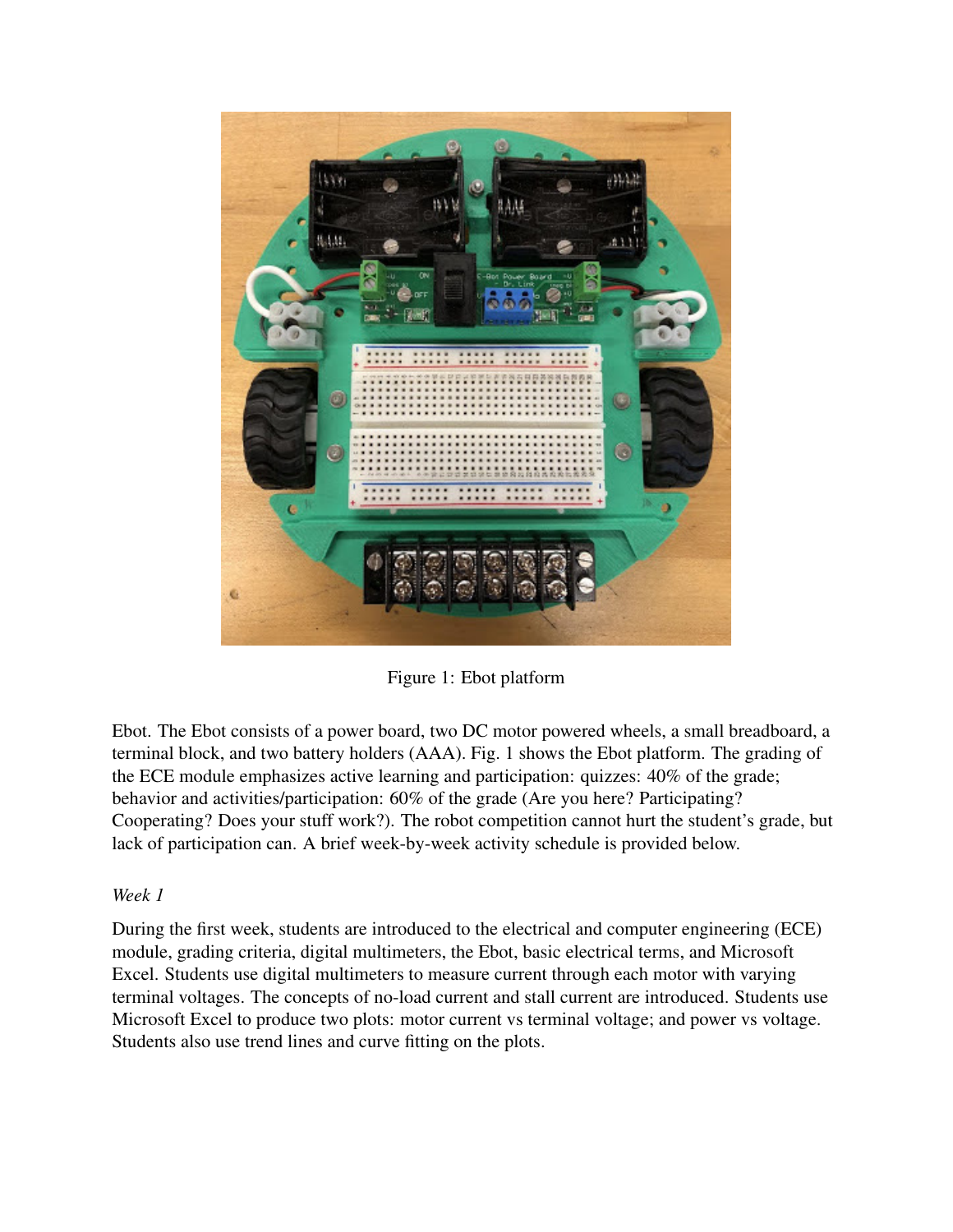### *Week 2*

Students learn about switching concepts such as SPST, SPDT, DPDT, NC, and NO. Basic soldering terminologies are introduced. Students practice soldering by connecting two wires to SPST switches. The goal for this week is to drive the Ebot with two SPST switches, a controller, and a tether wire. Fig. [2](#page-5-0) shows the controller shell before it is populated with switches and potentiometers. Fig. [3](#page-5-1) shows the circuit diagram for the second week. This 3D printed controller has slots for SPST switches, SPDT switches, rotational potentiometers, and slide potentiometers. It also has a terminal block on the back side to connect the tether wire.



Figure 2: Ebot handheld controller shell

<span id="page-5-0"></span>

<span id="page-5-1"></span>Figure 3: The SPST circuit diagram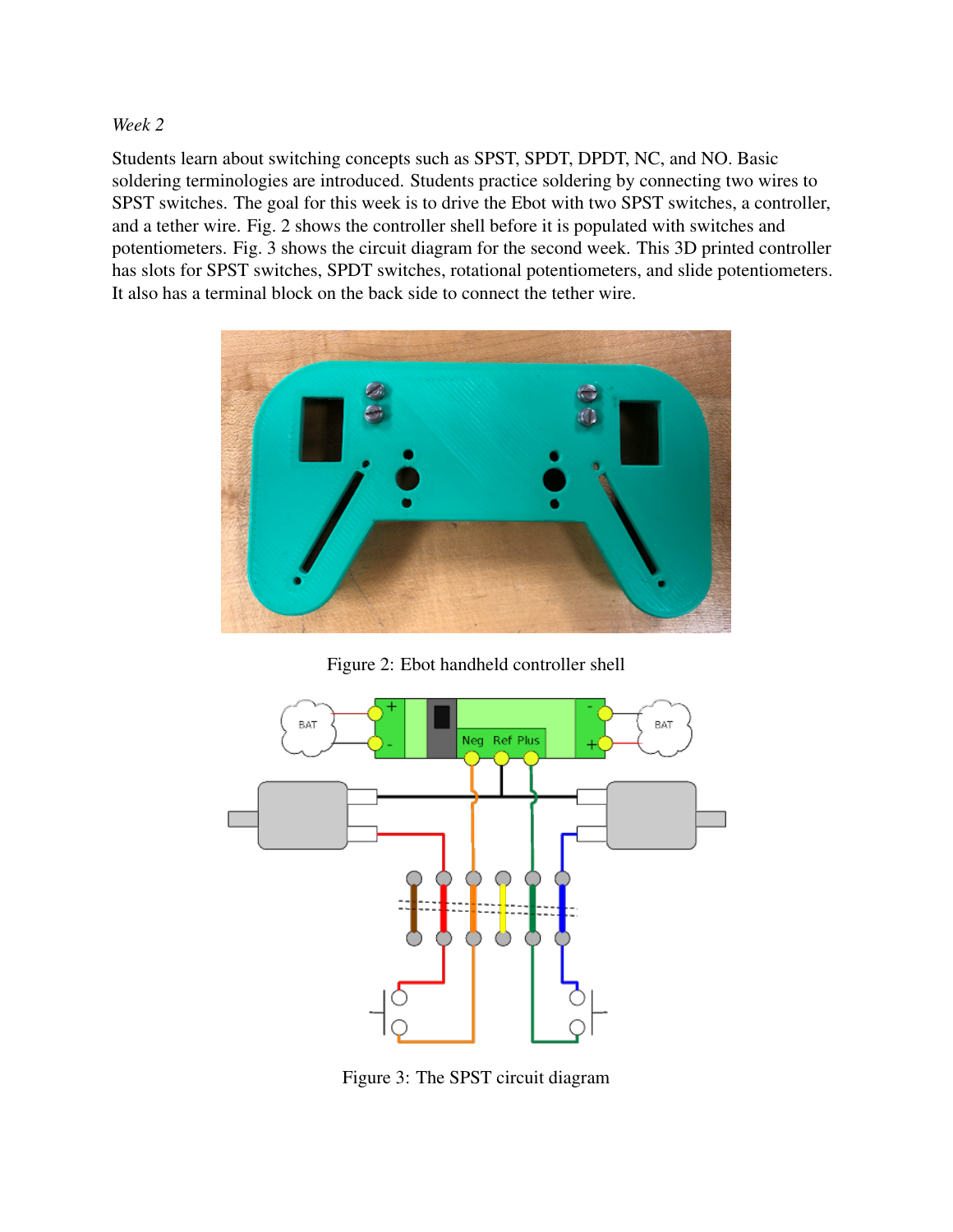

Figure 4: Students driving Ebots with the controller

# <span id="page-6-0"></span>*Week 3*

Students practice crimping and make two SPDT switches ready to connect the controller with the Ebot through the tether wire. The SPDT switch provides the capability to drive the Ebot forward and backward. The concept of an H-bridge is introduced. At the end of the week students drive their Ebots and follow a line on the floor. Fig. [4](#page-6-0) shows students driving their Ebots using the SPDT switches on the controller.

# *Week 4*

Students learn about operational amplifiers (Op-amp) and their application as a comparator. The floating voltage problem is examined at the inputs of the Op-amp comparator. The concept of pull-down resistor is introduced to solve this problem. At the end of the week the Op-amp comparator is breadboarded on the Ebot chassis and integrated with the SPDT circuit to reduce the current passed through the tether wire while maintaining the ability to drive the Ebot.

### *Week 5*

The concept of a variable resistor is introduced as a tool to control the input voltage of the Op-amp comparator. Students replace the SPDT switches on the controller with variable resistors (rotational or slide potentiometers). The comparator circuit with variable resistors is shown in Fig. [5.](#page-7-0) At end of the week students have a fully functional Ebot on which they can control the speed and direction using the variable resistors. The tether is still connected to the Ebot. During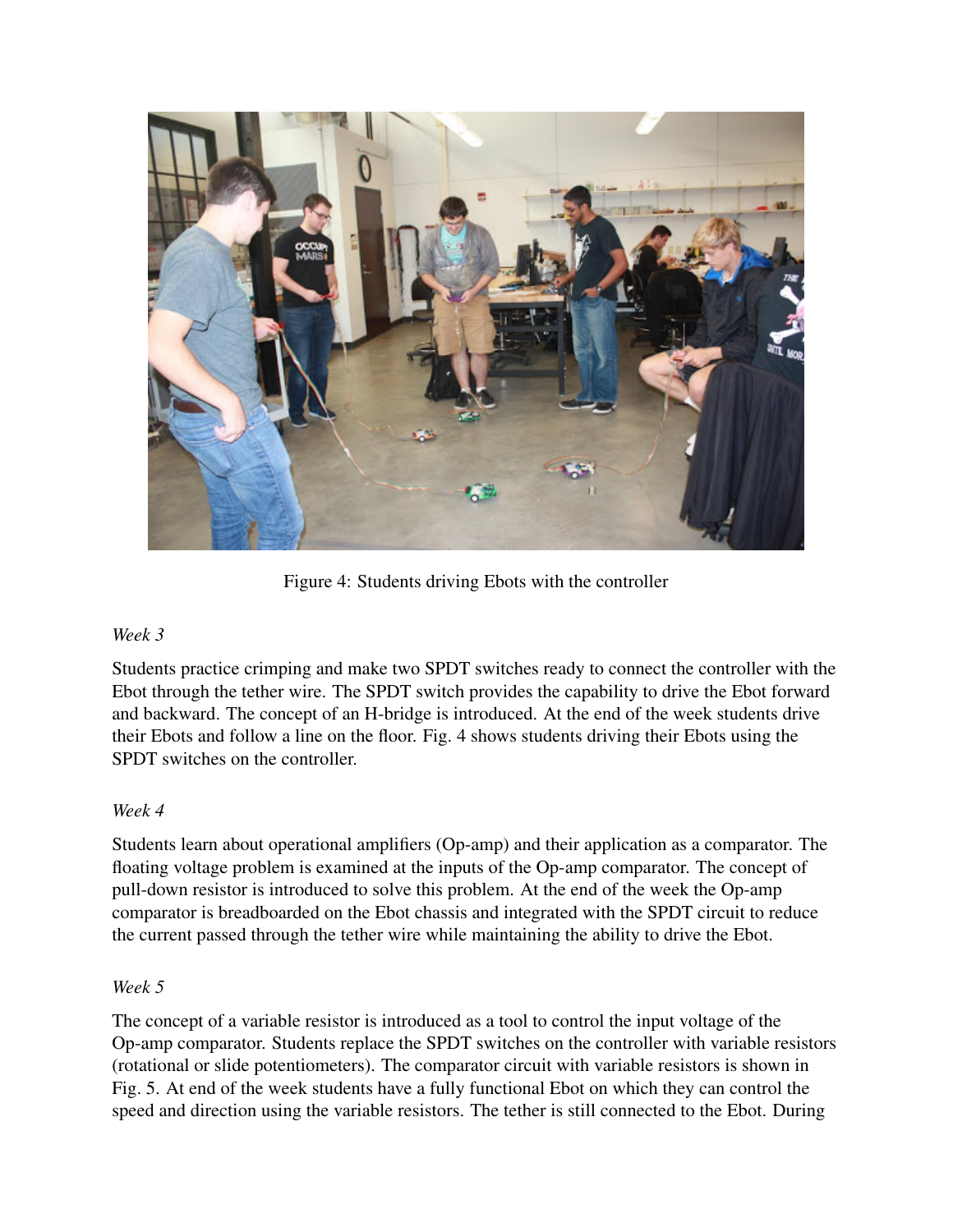

<span id="page-7-0"></span>Figure 5: Incorporating a variable resistor with an Op-amp for Ebot control

next two weeks, students will integrate sensors, electronics, and programming to make the Ebot an autonomous line follower.

### *Week 6*

Students learn about Arduino microcontrollers, basic programming, motor driver ICs, and infrared (IR) sensors. Students are provided step-by-step instructions on how to connect the motor driver (L293D) to the digital I/O of the Arduino microcontroller. The two Ebot motors are controlled using individual PWM signals generated by the microcontroller. Custom made brackets are used to hold the Arduino microcontroller and IR sensors to the Ebot chassis. After all the connections are in place, students develop a basic program to drive the Ebot forward for few seconds then backward for few seconds. The next step is to connect two IR sensors to the analog inputs of the Arduino microcontroller and read the sensor values. Students experimentally determine a threshold value at which the IR sensors can differentiate between black and white. Students develop a program for the Arduino microcontroller that incorporates the threshold values of the two IR sensors to control the Ebot motors. The goal is to create an Ebot that can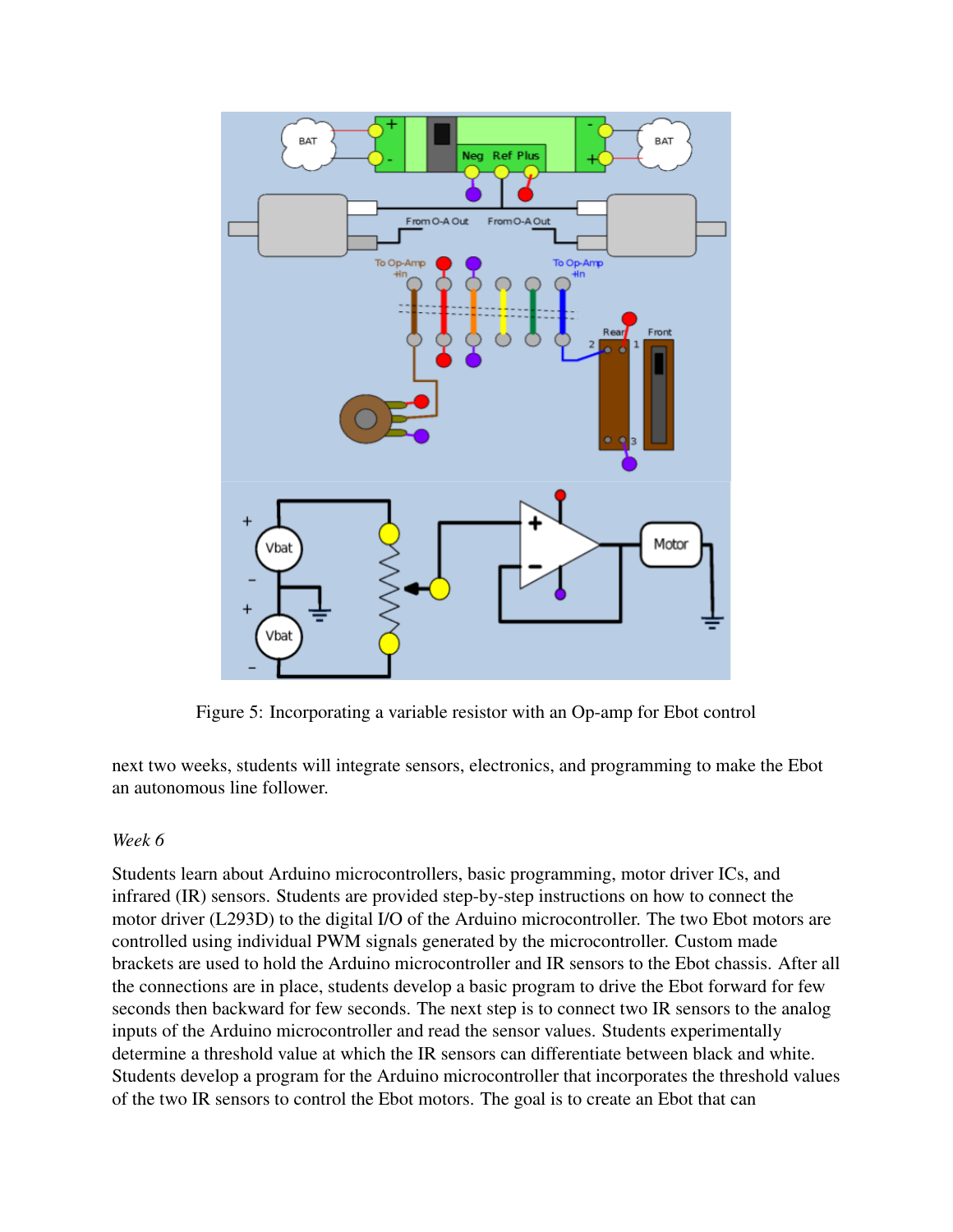

Figure 6: An autonomous Ebot following a black line

<span id="page-8-0"></span>autonomously follow a black line. The controller shell and tether wire are no longer used.

# *Week 7*

Student teams race their autonomous line following Ebots on a small course consisting of a black line on a white background, Fig. [6.](#page-8-0) Ebots are timed as they follow the black line from the start of the course until they stop at the end. The objective of this competition is to demonstrate a system level application where electronics, sensing, and computing are combined. There are no penalties for mistakes during the competition. Each team receives bonus points based on how successfully and quickly their Ebot navigates and completes the course.

# Student Survey

In the Fall 2018 semester, fifty-six students were anonymously surveyed upon completion of the EPADS ECE module. The survey asked students their opinions and attitudes towards the module with twelve items having response options on a five-point Likert scale and five short open-ended questions.

After analyzing the survey data, it indicates the following results on the overall ECE module:

• 89% of the students agreed or strongly agreed that they had learned a great deal in this module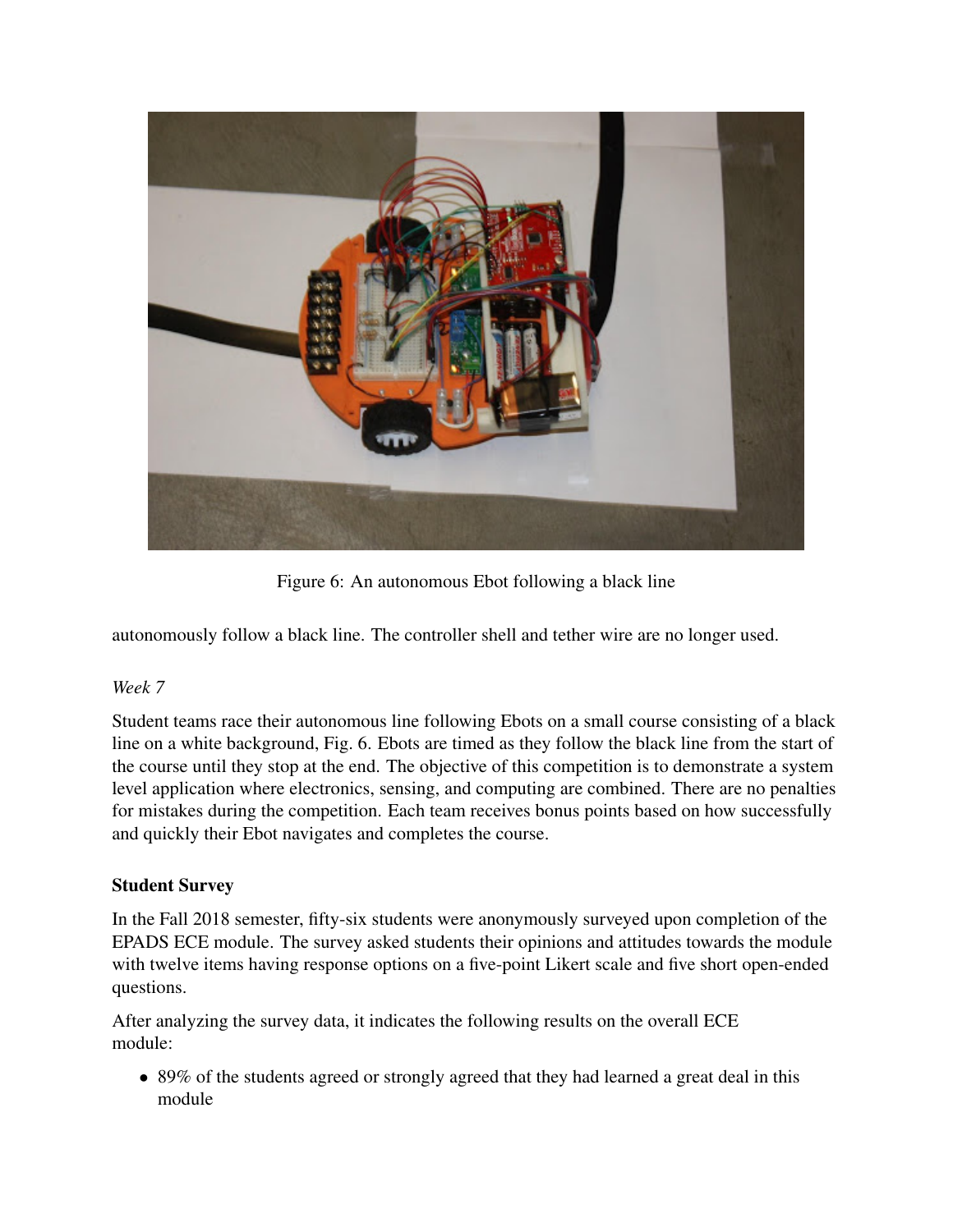- 78% of the students agreed or strongly agreed that the module provided them with an understanding of electrical and computer engineering
- 91% agreed or strongly agreed the ECE module was fun
- 76% of the students felt the workload out of class was about right, and there was enough time in class for laboratory work

Students were also prompted to provide any additional feedback about the ECE module, "Please write any other comments or feedback here about the ECE module and/or the instructors" some responses included comments about the instructors. Some of those comments included:

- "Dr. X is a great instructor"
- "Thanks for a great 7 weeks Dr. X"
- "Dr. X was fun to be with"
- "Dr. X keep up the good work. I really enjoyed the class."
- "Dr. X is very invested in the students and really cared about what was happening in the class. I very much enjoyed this class."

Additional feedback was collected to assess if the "autonomous line follower" project was beneficial to a student's learning of introductory electrical and computer engineering concepts. Note that three of the surveyed students left this section of the survey blank. The results are summarized in Table [1.](#page-9-0)

| <b>Survey Question</b>                                                                       | <b>Strongly</b><br><b>Disagree</b> | <b>Disagree</b><br><b>Somewhat</b> | <b>Neutral</b> | Agree<br><b>Somewhat</b> | <b>Strongly</b><br>Agree |
|----------------------------------------------------------------------------------------------|------------------------------------|------------------------------------|----------------|--------------------------|--------------------------|
| learned<br>some basic<br>Ш<br>electronics<br>integration<br>skills with this project.        | $0\%$                              | 3.77%                              | 5.66%          | 35.85%                   | 54.72%                   |
| I learned some basic pro-<br>gramming skills with this<br>project.                           | 1.89%                              | $7.55\%$                           | 11.32%         | 37.74%                   | 41.51%                   |
| Doing this project helped<br>me better understand the<br>practical uses of elec-<br>tronics. | 1.89%                              | $3.77\%$                           | $3.77\%$       | 50.94%                   | 39.62%                   |
| skills<br>My<br>teamwork<br>confidence<br>and<br>have<br>improved.                           | 1.89%                              | $3.77\%$                           | 18.87%         | 39.62%                   | 35.85%                   |

<span id="page-9-0"></span>Table 1: Student self-report feedback to the autonomous line follower project (n=53)

When students were asked "what they liked about this module" the top comment was the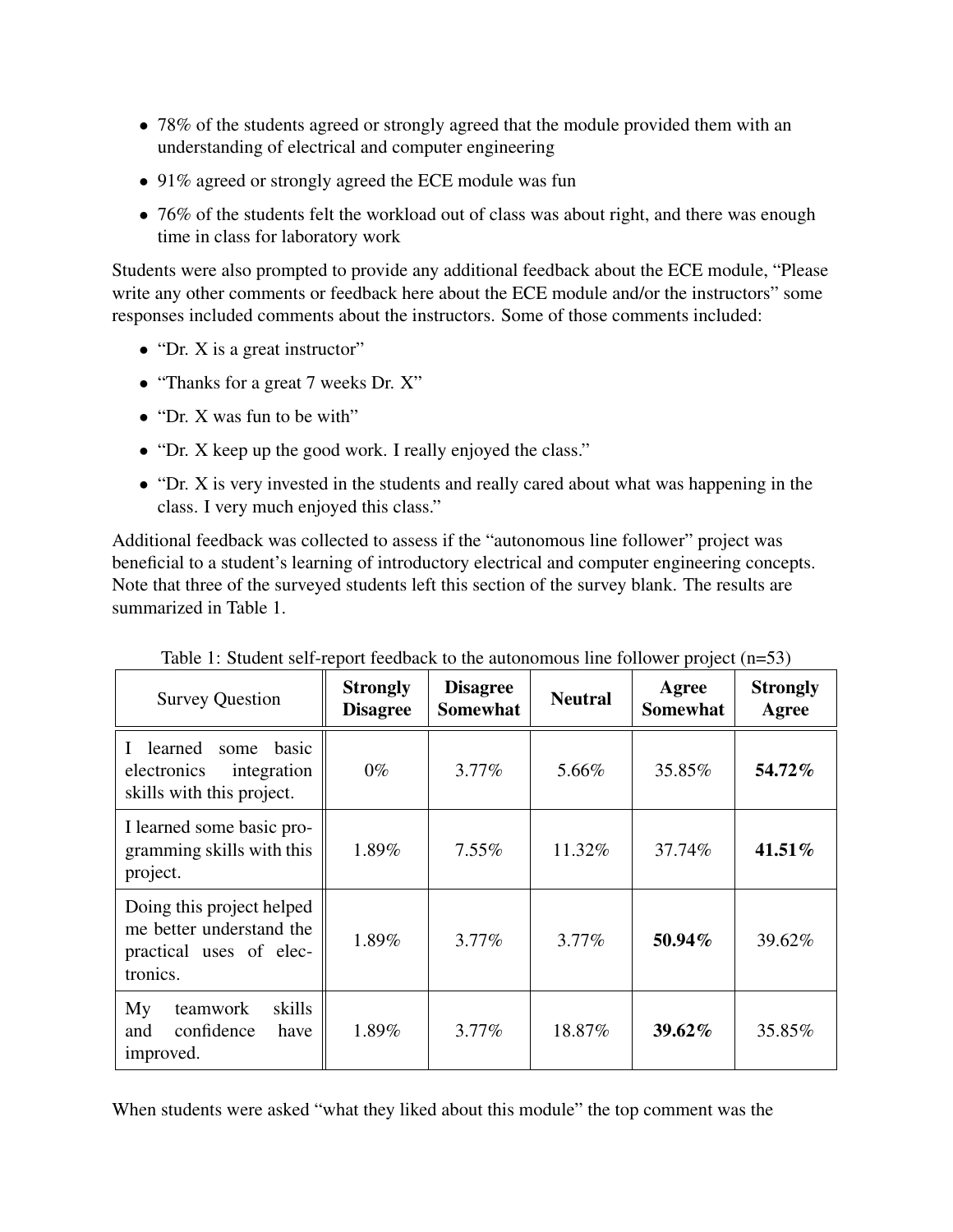hands-on learning. Other recurring comments included constructing the Ebot, rewiring the Ebot each class, and the introduction to programming. Although many students expressed a positive interest in programming, other students commented that it was one of the things "they did not like about the ECE module." Students also reported that they found parts of the ECE module to be confusing as the material was not explained clearly.

"Programming" or "coding" was also the most common answer given in the open-ended question, "What do you wish the ECE module would have covered but did not?"

Overall, the majority of the students had positive comments about their experiences during this module. Some of those students comments included:

- "Robotics was a great choice for the project"
- "The class material was fun and had a good amount of quizzes"
- "Such a great feeling when bot works properly"
- "Fun to be able to change your code to make each cart work"
- "I liked being able to see the results of my work come to life"
- "I think the class helped prepare me for future engineering classes and I really enjoyed it"

The students' comments and survey results were consistent with the observations of the authors.

### Assessment and Evaluation

Student work was assessed on the following categories based on the instructor's direct observation.

*System integration:* On most class days each team completed an integration task, such as the successful inclusion of 1) simple SPST and SPDT switches with the Ebot handheld controller to reverse motor direction and 2) potentiometers and an operational amplifier to vary motor speed. During the final three weeks students integrate optical sensors and an Arduino<sup>TM</sup> microcontroller with the Ebot platform to navigate autonomously a winding black line. Observations made by the instructors indicate that 40% of the teams completed the integration tasks on time with little to no help, 30% of the teams required some help and the remaining 30% required substantial help from the instructors. This system integration exercise is an early introduction to the ABET student outcome 2, *"an ability to apply engineering design to produce solutions that meet specified needs with consideration of public health, safety, and welfare, as well as global, cultural, social, environmental, and economic factors"* [\[1\]](#page-12-0).

*Teamwork:* Students work in pairs often comprised of students from two different engineering majors. This mix of majors is an early effort to facilitate their ability to function effectively on multidisciplinary teams. The student survey indicates that more than 75% of students felt that the experience improved their teamwork skills and confidence. These results support the program requirement to assess ABET student outcome 5, *"an ability to function effectively on a team*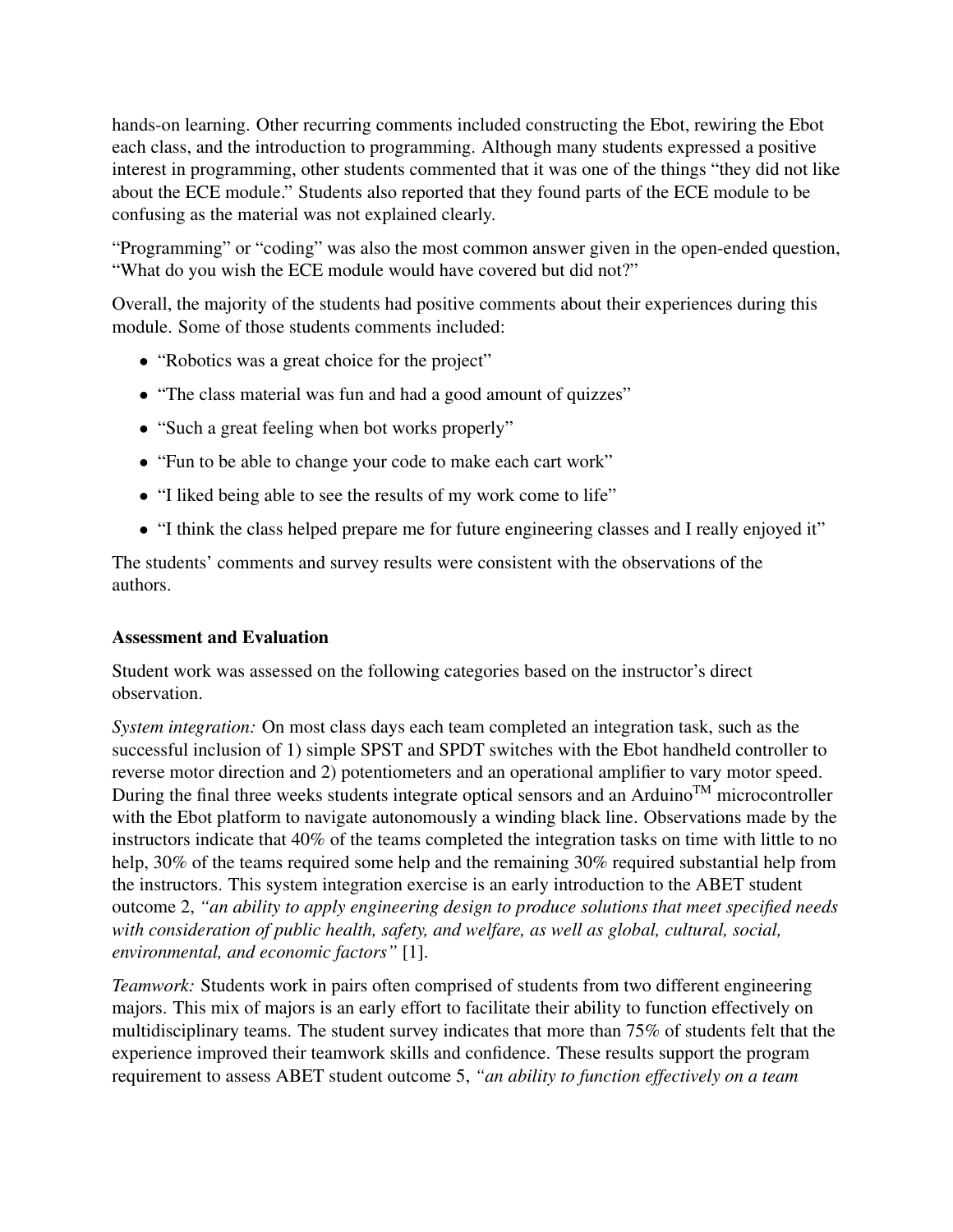*whose members together provide leadership, create a collaborative and inclusive environment, establish goals, plan tasks, and meet objectives"* [\[1\]](#page-12-0).

*Communication:* Our engineering programs foster communication skills through project-based learning experiences in the fall freshman year and throughout the curriculum. The relatively small class sizes at York College of Pennsylvania allow the instructors to closely observe and assist students in their efforts to communicate and work with other students in class and to monitor communications between students on one or more online learning management systems. At the end of the Ebot module students report an increase in comfort and ability to share ideas with others. This assessment addresses ABET student outcome 3, *"an ability to communicate effectively with a range of audiences"* [\[1\]](#page-12-0).

*Overall:* The primary goals of this EPADS course, including both the ECE and the MCE modules, are to (i) give students an appreciation for the design process, especially the role of design parameters and constraints, the dynamics of group work, and the importance of effective peer-to-peer communication, (ii) provide basic skills and insights related to electronic design, and (iii) introduce students to CAD and machining techniques. The ECE module is directly related to course goals (i) and (ii). During the design activities students practiced and improved communication skills among peers and with the instructor. Students were exposed to specifications and constraints, such as those relevant to sensor and motor performance, and were asked to take into account variables such as battery life and ambient lighting.

# **Conclusions**

The EPADS course was designed to introduce freshman engineering students to the engineering disciplines and the skills required by those disciplines. The seven-week ECE module focuses on engineering design, communication, and teamwork through a sequence of activities in which the students work in pairs to gradually build up an autonomous line following robot. Student surveys and instructor observations show that EPADS has been successful in providing students insight into the engineering disciplines, developing their communication skills, and improving their self-confidence. It is important to add that an overarching goal of the EPADS course is to create within each student a sense of affiliation with the engineering school. It is our belief that student retention and success is tightly correlated with a sense of belonging, between student peers and between students and their program. By bringing full-time faculty into close and persistent contact with students in the fall freshman year and throughout the curriculum, the engineering programs at York College of Pennsylvania hope to create an environment where students feel supported and encouraged to survive the significant challenges of an undergraduate engineering education.